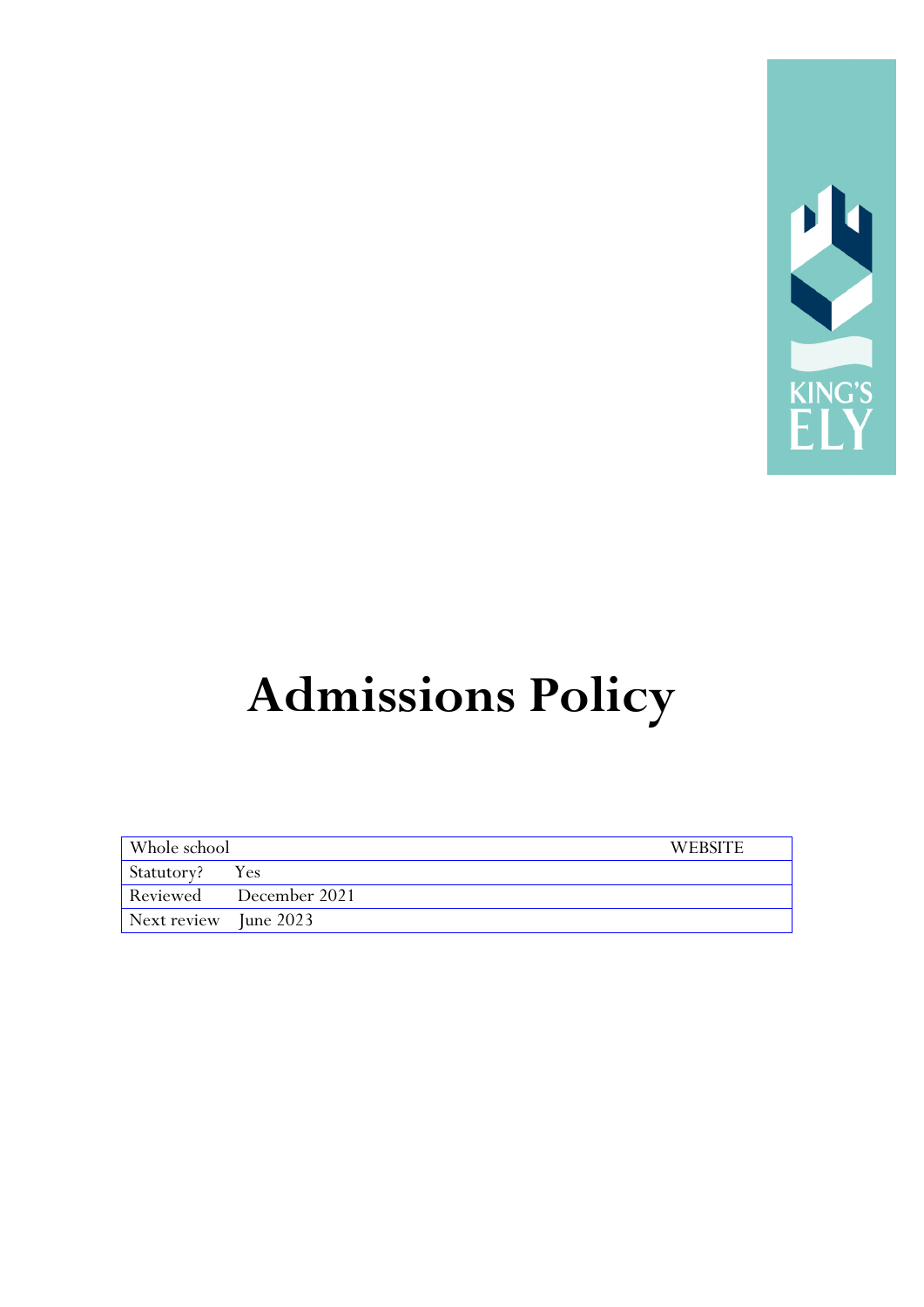### **1 INTRODUCTION**

This Policy is advisory only. It has been authorised by the Board of Governors of King's Ely and is addressed to prospective parents and pupils and to all members of the Teaching and Support Staff.

At King's Ely, our overriding policy with regard to admission to the school is that we judge that the pupil will thrive in the context of the learning environment and curriculum we offer, and the underpinning ethos of the school. We seek to encourage applications from candidates with as diverse a range of backgrounds as possible. This enriches our community and is vital in preparing our pupils for today's world. The School caters for pupils with a range of academic ability and will consider applications from all pupils, including those with special educational needs and/or disabilities. However, the School would not accept a pupil for whom, in the opinion of the Principal, the environment or courses available would be inappropriate and therefore likely to cause the pupil distress, or where the pupil would be unable or unwilling to benefit from the education provided.

The Governors provide for a specified number of boarding and day places in each year group.

#### **2 ADMISSION PROCEDURES**

Method of application is by completion of a Registration (Pupil Application) Form and payment of the appropriate non-returnable Registration Fee in force at the time of registration.

## **Entry into King's Ely Acremont, including Nursery (Age 2-6)**

In King's Ely Acremont, the majority of children begin in Nursery 1, after turning 2 years of age. A place is offered following registration and a successful visit to the Nursery, accompanied by a parent/guardian. It is anticipated that most children will progress to Reception, subject to them meeting their developmental milestones. During their Nursery 2 year, school will be in close contact with parents to discuss their child's progress. Children are also able to join at any time where space is available and following a successful morning (Reception entry) or full day (Years 1 & 2) visit, during which informal assessment of the child will take place. Subject to continued personal progress and appropriate levels of academic achievement, existing King's Ely Acremont pupils will progress to King's Ely Junior for Year 3.

### **Entry into King's Ely Junior (Age 7-13, Years 3-8)**

Most entrants are at Years 3 and 7 although children may be admitted to other years where spaces are available. Pupils are assessed using age standard computer-generated adaptive tests in Maths, English and Reasoning, a report from the candidate's current school and an interview with the Head of KEJ. All entrants also undergo a dyslexia screening test. Alternative tests may be used for those for whom English is not their first language. Children may be asked to spend the day in school to allow assessment of their social skills and for them to assess KEJ. The majority of these test days are held throughout January and offer letters are sent out once the testing period is over. Tests may also be held at other times throughout the year where there is space within a Year group. Where special educational needs have been identified, the Head of Learning Support will also be involved in the assessments. Parents are asked to declare any SEN requirements at registration or before, supported by relevant documentation to ensure that any assessment is fully informed. The school reserves the right to decline a place if a parent has chosen not to declare relevant information.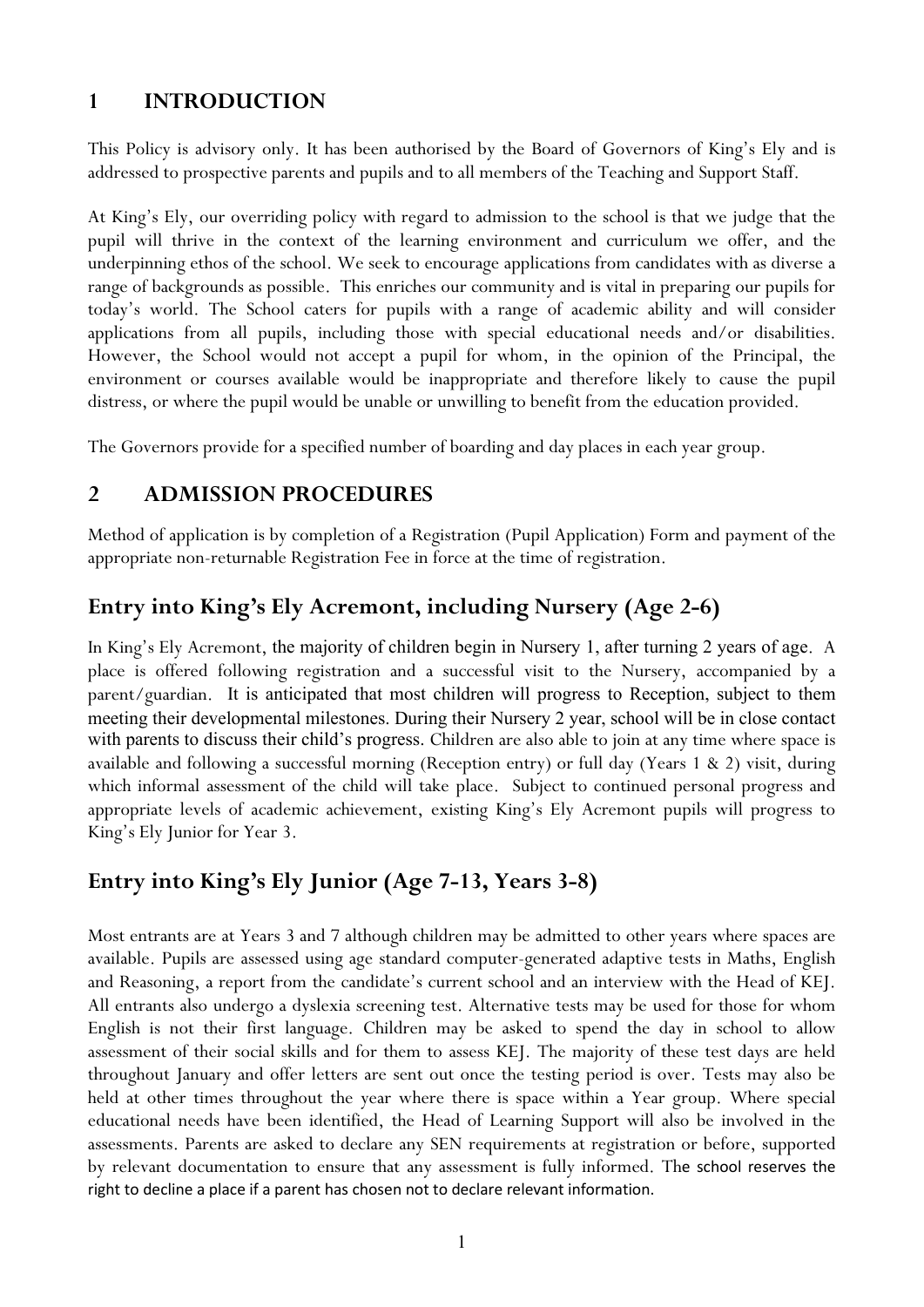Those applying for Boy or Girl Choristerships will be asked to take the normal entrance tests and attend a Voice Trial with the Director of Music and parents will meet with the Head of KEJ and a member of the Cathedral Chapter. Applicants for boarding places may be asked to spend a night boarding before an offer is made. Alternative arrangements may be made for overseas applicants who are unable to travel to the School.

A waiting list operates when all available places have been allocated.

Subject to continued personal progress and appropriate levels of academic achievement, existing King's Ely Junior pupils will automatically progress to King's Ely Senior for Year 9.

## **Entry into King's Ely Senior (Age 13-18, Years 9-13)**

### **Entry at 13+**

Candidates who wish to enter the School at Year 9 will normally be required to sit an entrance examination at the School in January of the year of entry, or by pre-test at any time from the January of Year 6. Later applicants will be considered at other times of the year by separate arrangements, where possible. Alternative arrangements may be made for overseas applicants who are unable to travel to the School.

Entry assessments are carried out via adaptive online tests covering verbal and non-verbal reasoning, as well as a short written task lasting no more than 15 minutes. The computerised tests take just over 90 minutes. Please be aware that the tests offer no time concession for candidates who have been awarded extra time, as it is not deemed necessary. Equally, candidates do not need to be fluent touch-typers.

As part of the Admissions process, a report from the Head Teacher of the applicant's present school is required. In addition, all applicants will complete an interview.

Pre-testing, including the Common Pre-Tests, can be undertaken for 13+ entry up to six terms in advance. No further testing prior to admissions will usually be required, but the School will seek reports on satisfactory progress in the interim from the applicant's school and reserves the right to require further testing in Year 8.

## **Entry at 14+ and 15+ (Year 10 and one-Year IGCSE programme)**

The School takes a limited number of pupils into Year 10 for a two-year GCSE course. For applicants whose current medium of education is English, the assessment is by report from the Head Teacher of the applicant's present school and interview. At the School's discretion., additional tests in Maths and/or English may be used. It is possible for an online interview to be undertaken by those who are unable to travel from overseas to School. For those whose education has been delivered mainly in a language other than English, there are secure online placement tests in English Language and Mathematics, and a writing task. In addition, all applicants who are successful in these tests will undertake an interview either in person or online to assess their level of spoken English.

The One Year IGCSE programme is open to both mother tongue English applicants and international students; pupils can range in age from 15 to 17 years upon the commencement of the course. Due to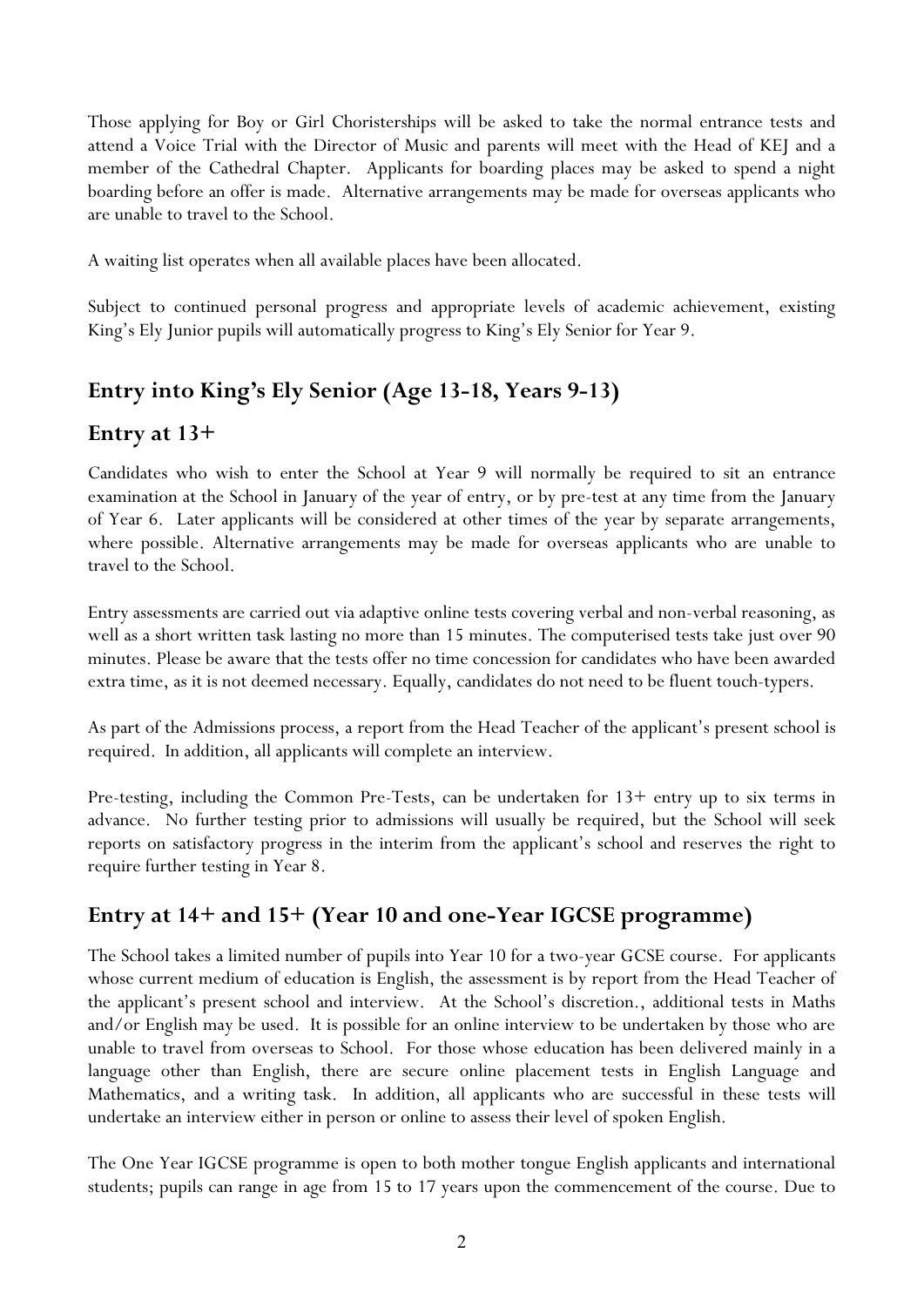the intensive academic and pastoral nature of the programme of study (the course is delivered in 24 highly intensive and fast-paced weeks), the course is not appropriate for pupils who have significant learning difficulties or who would usually require specialist educational support in the classroom. The application process is as above.

Following assessment, decisions will be taken and offers will be made as quickly as possible. An applicant then has 2 weeks to decide to accept or reject the offer. Acceptance of place and deposit is in accordance with the Terms and Conditions.

## **Entry and progression to the Sixth Form (16+)**

Acceptance into the Sixth Form is conditional upon candidates meeting the entrance requirements of the School. For those taking (I)GCSE, these are six Grades at 5 or above with at least four at Grade 6 or above. Internal candidates following the one-Year IGCSE programme have different entrance requirements owing to the reduced curriculum they follow. Students not following a British curriculum will be required to take assessments in English and Maths, which may be done online. Reports and predicted grades will be requested from a candidate's current school. If satisfactory, candidates will be invited to attend an interview (in person or online) with the Principal or member of the KES Senior Leadership Team.

The school reserves the right to admit an external candidate for a place to the Sixth Form in exceptional circumstances where the candidate has not achieved the minimum GCSE requirements. In this situation if the parents decide to cancel their acceptance of place for the pupil a term's fees will be payable in lieu of notice.

Please note that additional entry requirements are in place for certain A-level subject choices as detailed in the Sixth Form Choices booklet. Failure to meet these requirements may result in an alternative curriculum being offered. Applicants who wish their acceptance of a place to be conditional upon being able to study a specific course(s) must make this clear on their application or at any rate before the offer of a place has been accepted, and will be accepted at the School's discretion.

### **3 SPECIAL CIRCUMSTANCES**

The School recognizes that a candidate's performance may be affected by particular circumstances, such as:

- If the candidate is unwell when taking tests or has had a lengthy absence from his/her school;
- If there are particular family circumstances, such as recent bereavement;
- If there is a relevant educational history, for example education outside the British system;
- If the candidate has a disability or specific learning difficulties;
- If English is not the candidate's first language.

In such circumstances, the School may request further information, such as a medical certificate or educational psychologist's report, as the School considers necessary to make a fair assessment. Any associated correspondence or details from the candidate's current school is welcomed. This could include a letter from the Head Teacher or samples of work.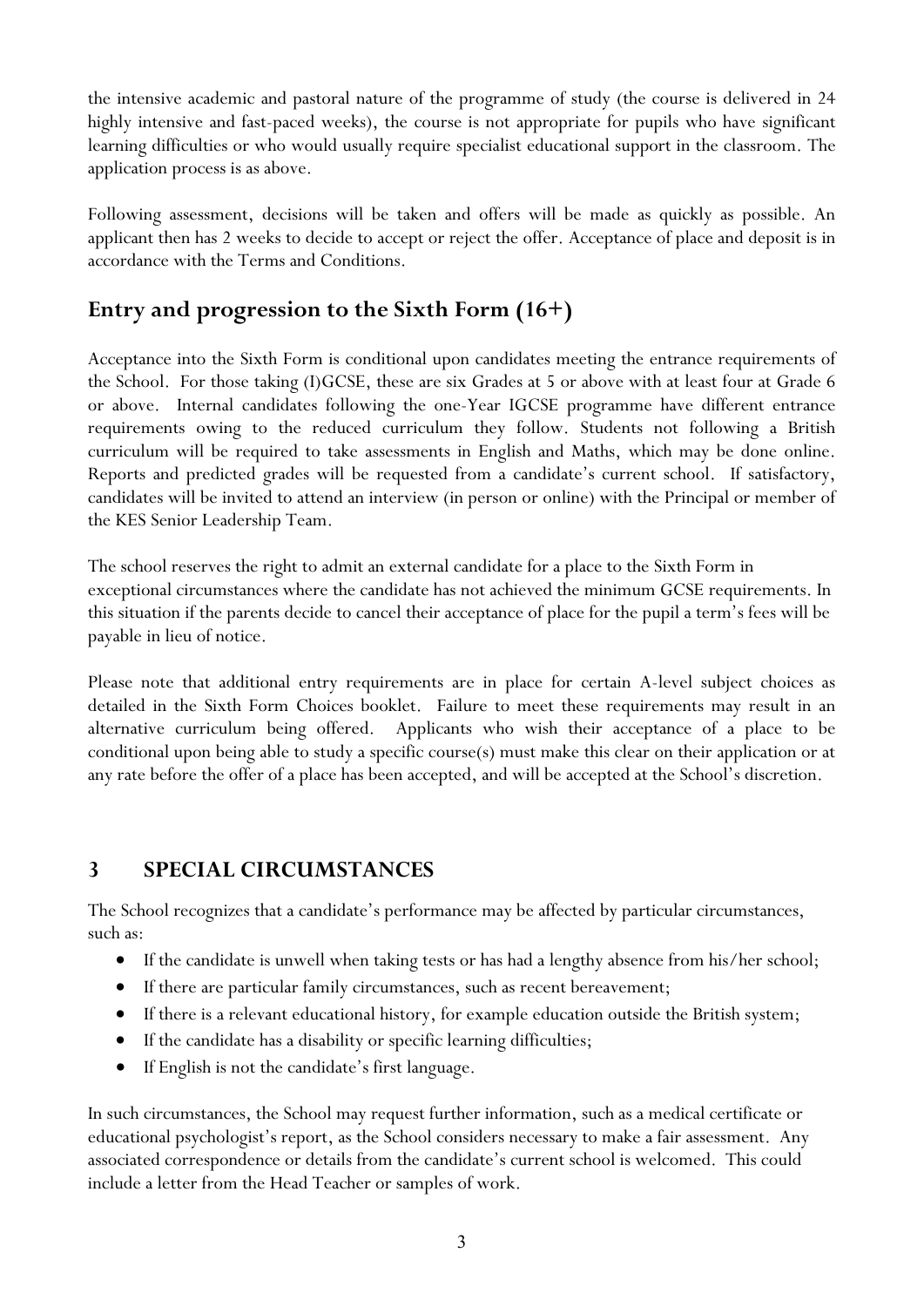## **4 ADDITIONAL FACTORS AND THE WAITING LIST**

If the School has to decide between two or more candidates for a single place who both meet the School's admission requirements after all appropriate allowances and special consideration has been given, the School may give preference to a candidate in the following order:

- who already has a sibling presently a pupil at King's Ely;
- who has applied for a boarding place (which may be gender-dependent based on space available in boarding houses);
- whose parent is a former pupil of King's Ely;
- whose parent is a member of the Teaching or Support staff currently employed at King's Ely;
- who has a particular skill, talent or aptitude, or need for King's Ely's style of education;
- by date of original registration.

Where any year group is oversubscribed for day or boarding places, a Waiting List may be held. When a space becomes available, preference will be given to candidates according to the order listed above.

## **5 OFFER OF PLACES**

Places are offered to successful candidates in accordance with the King's Ely Terms and Conditions and the HMC/IAPS Code of Practice available upon request from The Admissions Office. An offer of a place should be accepted within four (4) weeks of the date of offer or by the date otherwise specified. After that time the School reserves the right to offer the place to other candidates on the Waiting List. Parents are required to sign the School's Terms and Conditions which form the basis of a legally binding contract between the parents and the School and which sets out clearly the basis on which the offer of a place at the School has been made and is being accepted.

Admission occurs when the parents accept the offer of a place by signing and returning the Acceptance Form and the payment of the Acceptance Deposit (and the Additional Deposit as required). Entry occurs on the date when the pupil attends the School for the first time under these Terms and Conditions.

Admission and entry will be subject to the availability of a place and the candidate satisfying the admission requirement in place at the time.

The School currently holds a licence to sponsor international students under the Child Student Visa system of immigration. The parents are required to inform the Principal when returning a completed Registration Form or at any other time if their child requires sponsorship from the School in order to obtain a visa to study at the School. It is the parents' responsibility at all times to ensure that their child applying for entry to the School has obtained the appropriate immigration permission and visa to live in the United Kingdom and to study at King's Ely.

The School reserves the right to ascertain or confirm the identity and age of a candidate and their right to study in the UK and the identity of the candidate's parents.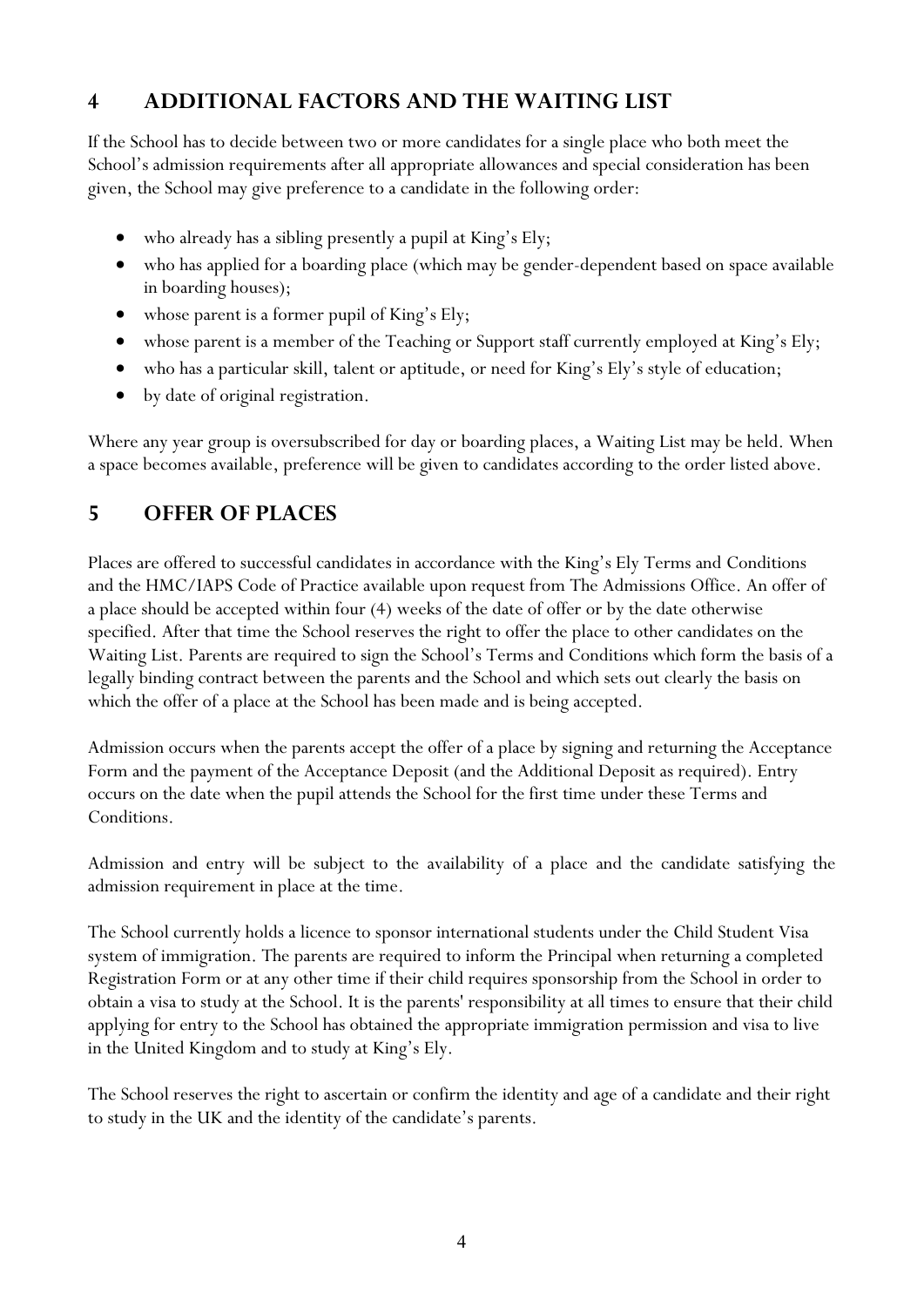Parents must disclose to the School as soon as possible any particular known or suspected circumstances relating to their child's health, allergies, physical and mental impairment disabilities, learning difficulties or disabilities or special educational needs.

The School reserves the right to withdraw the offer of a place at any time if circumstances arise whereby a pupil's entry may compromise the welfare or safety of any member of the School community, the orderly operation of the School or the reputation of the School.

In all matters regarding Admissions, the Principal's decision is final.

## **6 EQUAL OPPORTUNITIES**

King's Ely welcomes children from many different ethnic groups, backgrounds and creeds. The School is committed to a policy of equal opportunities and equal treatment for all pupils, parents and staff. The School's Equal Opportunities Policy provides that all candidates for admission are treated equally and will not be inappropriately discriminated against irrespective of their or their parents' gender, race (including colour, nationality, ethnicity or national origin), religion or belief, political or other opinion, sex and sexual orientation (actual and perceived) or social, cultural and linguistic backgrounds.

King's Ely expects its pupils to attend Cathedral Services and School Assemblies which are fundamental to the School's Christian ethos. Parents who decide to send their children to King's Ely must accept the historic background of the School, its unique character and broadly Christian ethos, as set out in the prospectus. Parents should not seek admission for their children unless they are prepared to support the traditions and routines of the School.

## **7 ENGLISH AS AN ADDITIONAL LANGUAGE**

Candidates for whom English is an Additional Language are assessed for their standard of English during the admission process where appropriate. Additional Language support is provided by the School at parents' expense for those pupils who need it to assist them to access the appropriate curriculum. An offer of a place at the School may be conditional on Additional Language support being taken up. The School will consult with the pupil and parents as appropriate.

### **8 DISABILITY, LEARNING AND SPECIAL EDUCATIONAL NEEDS**

As detailed in the King's Ely Disability Policy and Accessibility Plan, and its Additional Learning Needs and Special Educational Needs Policy, the School is fully committed to making any reasonable adjustments, including the provision of additional support and aids, that will allow a disabled child entry to the school and to access its curriculum. The School has limited facilities for the disabled but will do all that is reasonable to comply with its legal and moral responsibilities under the Equality Act 2010 and the Code of Practice for Special Educational Needs and Disabilities 2014 (updated May 2015) to accommodate the needs of any applicants who have disabilities, and including those children with an Education, Health and Care Plan, for which, with reasonable adjustment, the School can cater adequately.

The School must be made aware of any known learning difficulty/disability, other disability or special educational need which may affect a child's ability to take full advantage of the education provided at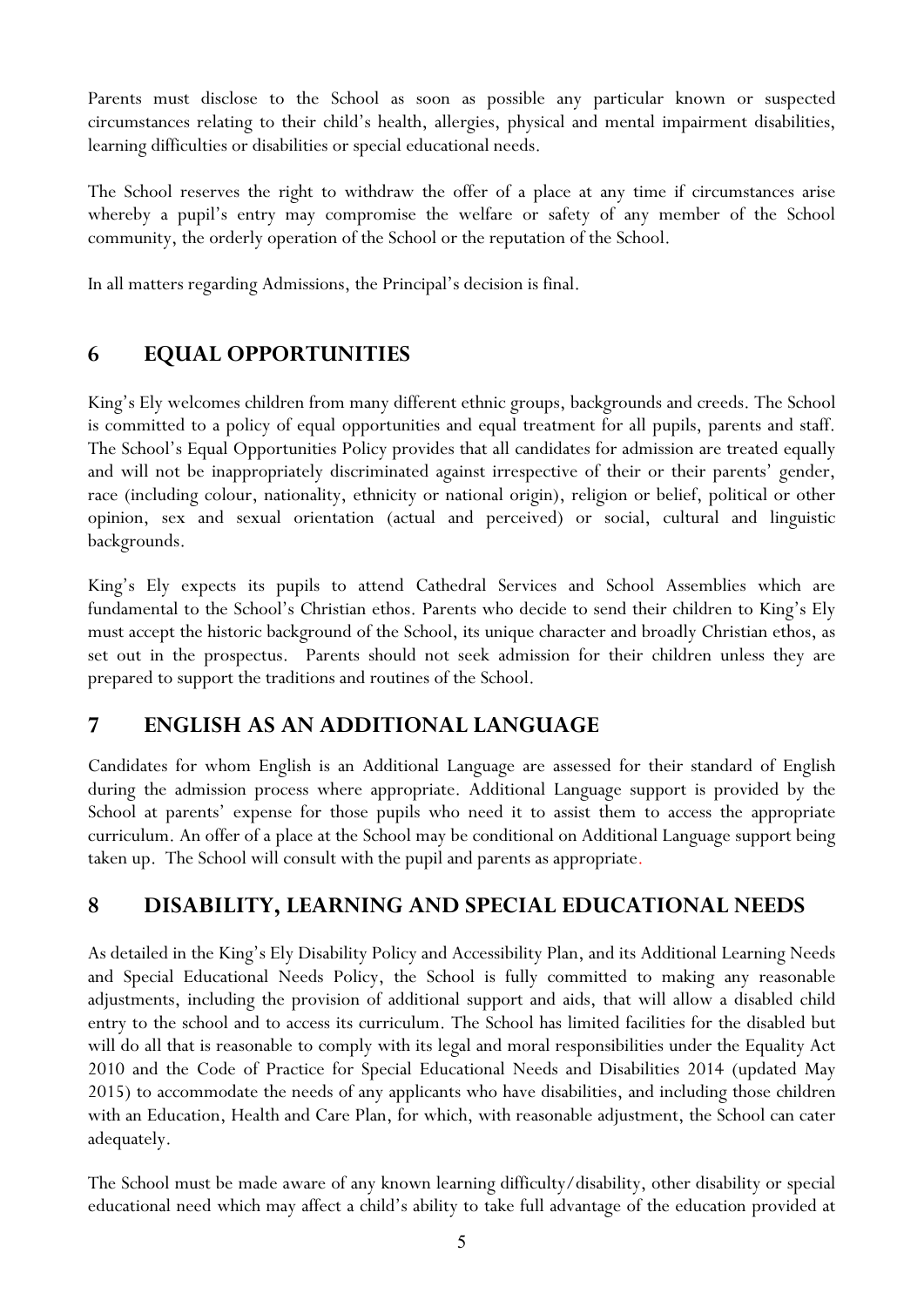King's Ely. Parents of a child who has any learning difficulty/disability, other disability or special educational need, or an Education, Health and Care Plan should provide the School with full written details at the time of Registration, or subsequently before accepting the offer of a place. The School needs this information in order to assess the needs, consult with parents about the adjustments which can reasonably be made to cater adequately for the child's needs both during the admission process and, if an offer of a place is made, for their time at the School.

If your child has need of any adjustments in relation to the entrance procedure or visiting the School, these requirements should be put in writing to the Admissions Office who will schedule a meeting with the prospective disabled pupil and their parents to discuss the request for special arrangements. The School may adapt its admission procedures in order to take account of a prospective pupil's learning difficulty/disability, other disability or special educational need.

If learning difficulty/disability, other disability or special educational need, or an Education, Health and Care Plan become apparent after Registration, the School will consult with parents about reasonable adjustments that may allow the pupil to continue at the School.

The offer of a place may be conditional upon additional learning support lessons or such adjustments or aids as the School may determine to be necessary being taken up by parents, which may be at additional cost. The Fees Sheet details the additional cost of One to One Learning Support lessons.

### **9 GUARDIANS**

A number of pupils join the School from overseas. The School does not accommodate any pupil during the published school holiday periods. The parents, if resident outside the United Kingdom, must appoint an education guardian for the pupil in the United Kingdom before entry. The guardian must be given legal authority to act on behalf of the parents in all respects and to whom the School can apply for authorities when necessary. The appointed guardian must be aged 25 years or older. The School cannot accept reposnisbility for the pupil when he/she is in the care of the parents or the guardian. The parents or the guardian must make holiday arrangements, including travel to and from the School, in advance. The responsibility for choosing an appropriate guardian rests solely with the parents. The parents are responsible for satisfying themselves as to the suitability of a guardian. The parents shall immediately, on appointment, provide the School with up to date contact details for the appointed guardian and shall immediately notify the School of any changes to those details.

### **10 PROGRESSION THROUGH THE SCHOOL**

It is assumed that on entry to the School a pupil will, subject to conduct and satisfying the relevant criteria for progression through each stage, progress through the School and will ultimately complete Year 13 at King's Ely. However, in accordance with the School's Terms and Conditions, progression from one year to the next should not be regarded as automatic. An annual review of progress, conduct and attitude to learning may take place to assess whether progression is in the pupil's best interests. Parents will be given as much advanced warning as possible of the need for a review so that the requirements for notice period may be met.

Where the requirement for progression is a certain standard in public examinations the School may, if it believes that the pupil is still capable of meeting the demands of Sixth Form study, allow him / her to progress even when he / she has not met the requirement. In this situation, where the School has